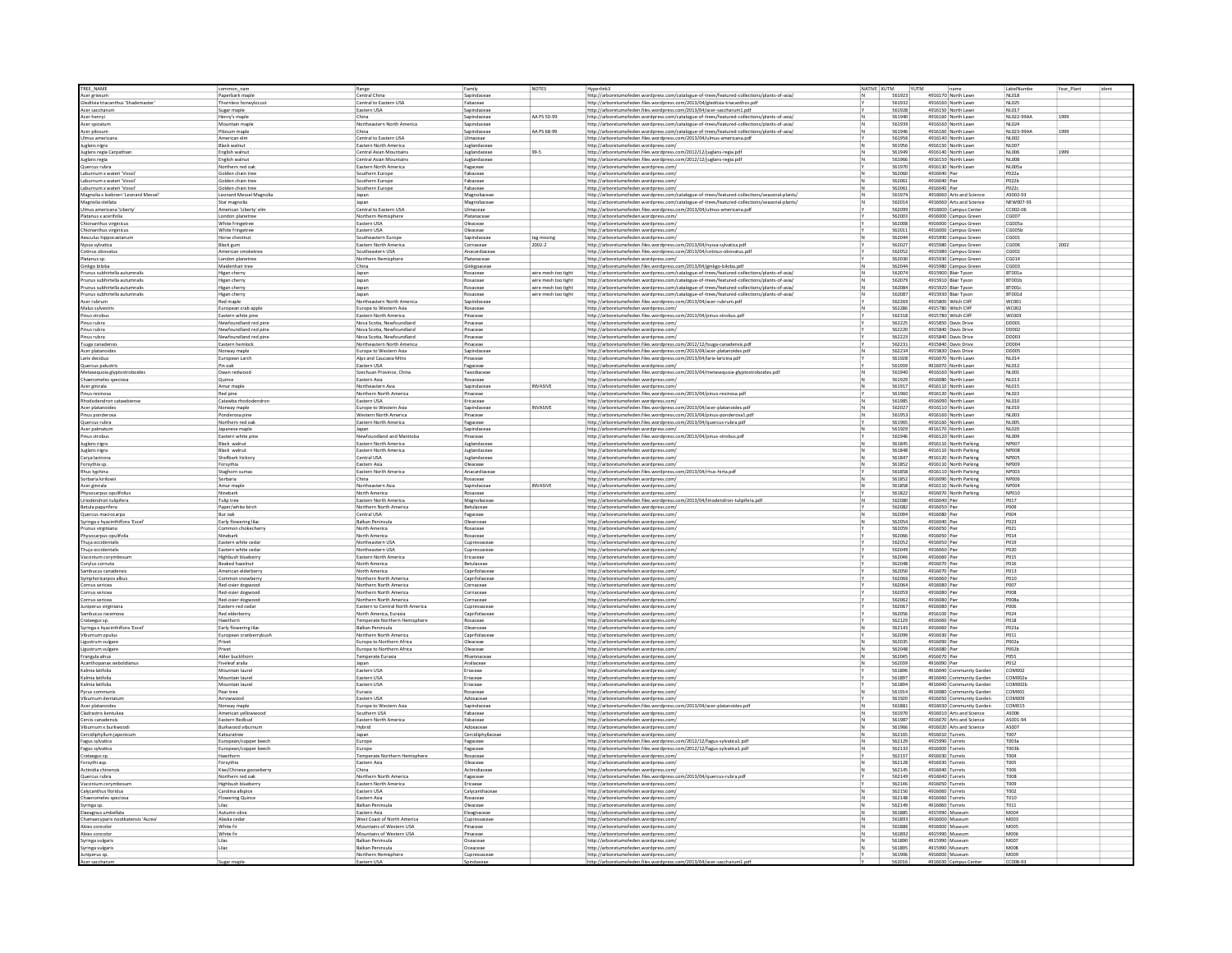| Fagus sylvatica 'Atropubnicea                      | European/copper beech                             | Europe, Western Asia                                                 | Fagaceae                        | http://arboretumofeden.files.wordpress.com/2012/12/fagus-sylvatica1.pdf                       |     | 562051           |                                    | 4916000 Campus Cente                         | CC003a                       |                  |     |
|----------------------------------------------------|---------------------------------------------------|----------------------------------------------------------------------|---------------------------------|-----------------------------------------------------------------------------------------------|-----|------------------|------------------------------------|----------------------------------------------|------------------------------|------------------|-----|
| Fagus sylvatica 'Atropunicea                       | European/copper beec                              | Europe, Western Asia                                                 | Fagaceae                        | http://arboretumofeden.files.wordpress.com/2012/12/fagus-sylvatica1.pdf                       |     | 562107           |                                    | 4915960 Campus Cente                         | CCOO3b                       |                  |     |
| agus sylvatica 'Atropunicea'                       | European/copper beech                             | Europe, Western Asia                                                 | Fagaceae                        | http://arboretumofeden.files.wordpress.com/2012/12/fagus-sylvatica1.pdf                       |     | 562107           |                                    | 4915980 Campus Center                        | CC003                        |                  |     |
| Iematis terniflora                                 | Japanese Clematis                                 |                                                                      | Ranunculaceae                   | http://arboretumofeden.wordpress.com/                                                         |     | 562107           |                                    | 4916000 Campus Center                        | CC001                        |                  |     |
| uonymus alatus                                     | Winged euonymus                                   | Eastern Asia                                                         | Celastraceae                    | http://arboretumofeden.wordpress.com/                                                         |     | 562098           |                                    | 4915950 Campus Center                        | CC004a                       |                  |     |
| onymus alatus                                      | Winged euonymu:                                   | Eastern Asia                                                         | Celastraceae                    | http://arboretumofeden.wordpress.com,                                                         |     | 562091           |                                    | 4915990 Campus Cente                         | CC004b                       |                  |     |
| Aesculus hippocastanur                             | Horse chestnut                                    | Balkan Peninsula                                                     | Sapindaceae                     | http://arboretumofeden.wordpress.com/                                                         |     | 561970           |                                    | 4915960 Campus Green                         | CG011                        |                  |     |
| Acer saccharinum                                   | Silver maple                                      | Eastern to Central North America                                     | Sapindaceae                     | http://arboretumofeden.files.wordpress.com/2013/04/acer-saccharinum.pdf                       |     | 561970           |                                    | 4915960 Campus Green                         | CG010                        |                  |     |
| arix laricina                                      | American Larch/Tama                               | Northern North America                                               | Pinaceae                        | http://arboretumofeden.files.wordpress.com/2013/04/larix-laricina.pdf                         |     | 561974           |                                    | 4915980 Campus Green                         | CG009                        |                  |     |
| suga canade                                        | Eastern heml                                      | Northeastern North America                                           | Pinaceae                        | http://arboretumofeden.files.wordpress.com/2012/12/tsuga-canadensis.pdf                       |     | 561980           |                                    | 4915940 Campus Green                         | CG012                        |                  |     |
| inus nigra                                         | Black pine                                        | Central to Southern Europe                                           | Pinaceae                        | http://arboretumofeden.files.wordpress.com/2013/04/pinus-nigra.pdf                            |     | 561935           |                                    | 4915970 Campus Green                         | CG013                        |                  |     |
| 'inus nigra                                        | <b>Black pine</b>                                 | Central to Southern Europe                                           | Pinaceae                        | http://arboretumofeden.files.wordpress.com/2013/04/pinus-nigra.pdl                            |     | 561936           |                                    | 4915970 Campus Green                         | CG013a                       |                  |     |
|                                                    | <b>Black pine</b>                                 | Central to Southern Europe                                           | Pinaceae                        | http://arboretumofeden.files.wordpress.com/2013/04/pinus-nigra.pdl                            |     | 561937           |                                    |                                              | CG013b                       |                  |     |
| inus nigra                                         | <b>Black</b> pine                                 | Central to Southern Europe                                           | Pinaceae                        | http://arboretumofeden.files.wordpress.com/2013/04/pinus-nigra.pdf                            | IN. | 561937           |                                    | 4915970 Campus Green<br>4915970 Campus Green | CG013c                       |                  |     |
| inus nigra<br>hamaecyparis pisifera                | Sawara/falsecypress                               | Japan                                                                | Cupressaceae                    | http://arboretumofeden.wordpress.com/                                                         |     | 561901           |                                    | 4916000 Museum                               | M002                         |                  |     |
|                                                    |                                                   |                                                                      |                                 |                                                                                               |     |                  |                                    |                                              |                              |                  |     |
| Aesculus hippocastanun                             | Horse chestnut                                    | <b>Balkan Peninsula</b>                                              | Sapindaceae                     | http://arboretumofeden.wordpress.com/                                                         |     | 561971<br>562031 |                                    | 4916000 Campus Green                         | CG011a                       |                  |     |
| cer sacchar<br>Acer saccharinun                    | Silver maple<br>Silver maple                      | Eastern to Central North America<br>Eastern to Central North America | Sapindacea<br>Sapindaceae       | http://arboretumofeden.files.wordpress.com/2013/04/acer-saccharinum.pdf                       |     | 562026           |                                    | 4915940 Campus Green                         | CG015<br>CG015a              |                  |     |
|                                                    |                                                   |                                                                      |                                 | http://arboretumofeden.files.wordpress.com/2013/04/acer-saccharinum.pdf                       |     | 562051           |                                    | 4915930 Campus Green                         |                              |                  |     |
| Acer saccharum                                     | Sugar maple                                       | Eastern to Central North America                                     | Spindaceae                      | http://arboretumofeden.files.wordpress.com/2013/04/acer-saccharinum.pdl                       |     |                  |                                    | 4915960 Campus Green                         | CG004a<br>CGOO4F             |                  |     |
| Acer saccharun                                     | Sugar maple                                       | Eastern to Central North America                                     | Spindaceae                      | https://arboretumofeden.files.wordpress.com/2013/04/acer-saccharum1.pd                        |     | 562053           |                                    | 4915960 Campus Green                         |                              |                  |     |
| Betula allageniensi                                | Yellow birch                                      | Eastern North America                                                | Betulaceae                      | http://arboretumofeden.wordpress.com/                                                         |     | 562120           | 4915910 Peach                      |                                              | PH001                        |                  |     |
| Rhododendron catawbiens                            | Catawba rhododendror                              | Eastern USA                                                          | Ericaceae                       | http://arboretumofeden.wordpress.com/                                                         |     | 562124           | 4915910 Peach                      |                                              | PH002a                       |                  |     |
| Rhododendron catawbiense                           | Catawba rhododendror                              | Eastern USA                                                          | Ericaceae                       | http://arboretumofeden.wordpress.com/                                                         |     | 562126           | 4915910 Peach                      |                                              | PH002b                       |                  |     |
| Azalea sp.                                         | Azalea                                            |                                                                      | Ericaceae                       | http://arboretumofeden.wordpress.com                                                          |     | 562117           | 4915920 Peach                      |                                              | <b>PH003</b>                 |                  |     |
| Betula allagenie                                   | Yellow birch                                      | Eastern North America                                                | Betulaceae                      | http://arboretumofeden.wordpress.com,                                                         |     | 562112           | 4915930 Peach                      |                                              | <b>PH004</b>                 |                  |     |
| istolochia durior                                  | Dutchman's pipe                                   |                                                                      | Aristolochiaceae                | http://arboretumofeden.wordpress.com/                                                         |     | 562140           | 4915940 Peach                      |                                              | PHOOS                        |                  |     |
| Weigela florida                                    | Weigela                                           | Eastern Asia                                                         | Caprifoliacea                   | http://arboretumofeden.wordpress.com                                                          |     | 562148           | 4915950 Peach                      |                                              | <b>PH006</b>                 |                  |     |
| aragana arboresc                                   | Siberian peashrub                                 | Siberia                                                              | Fabaceae                        | http://arboretumofeden.wordpress.com/                                                         |     | 562149           | 4915950 Peach                      |                                              | <b>PH007</b>                 |                  |     |
| Tilia platyphyllos                                 | <b>Bigleaf linden</b>                             | Eurasia                                                              | Tiliaceae                       | http://arboretumofeden.files.wordpress.com/2012/12/tilia-platyphylos.pdf                      |     | 562120           | 4915960 Peach                      |                                              | <b>PHOOS</b>                 |                  |     |
| kctinidia chinens                                  | Kiwi/Chinese gooseberry                           | China                                                                | Actinidiacea                    | http://arboretumofeden.wordpress.com/                                                         |     | 562153           | 4915970 Peach                      |                                              | <b>PH009</b>                 |                  |     |
| ilia platyphylic                                   | <b>Bigleaf linde</b>                              | Eurasia                                                              | Tiliaceae                       | http://arboretumofeden.files.wordpress.com/2012/12/tilia-platyphylos.pdf                      |     | 562132           | 4915970 Peach                      |                                              | <b>PH010</b>                 |                  |     |
| Tilia platyphyllo:                                 | Bigleaf linden                                    | Eurasia                                                              | Tiliaceae                       | http://arboretumofeden.files.wordpress.com/2012/12/tilia-platyphylos.pdf                      |     | 562137           | 4915960 Peach                      |                                              | PH011                        |                  |     |
| ctinidia chinens                                   | Kiwi/Chinese goosebe                              | China                                                                | Actinidiacea                    | http://arboretumofeden.wordpress.com/                                                         |     | 562035           |                                    | 4915900 Blair Tysor                          | <b>BT004</b>                 |                  |     |
| eigela florida                                     | Weigela                                           | Eastern Asia                                                         | Caprifoliace                    | http://arboretumofeden.wordpress.com                                                          |     | 562053           |                                    | 4915870 South Lot                            | SL001                        |                  |     |
| nus densiflora                                     | Umbrella pine                                     | Japan                                                                | Pinaceae                        | http://arboretumofeden.wordpress.com                                                          |     | 562057           |                                    | 4915870 South Lot                            | S1002                        |                  |     |
| inus densiflora                                    | Umbrella pine                                     | Japan                                                                | Pinaceae                        | http://arboretumofeden.wordpress.com/                                                         |     | 562058           |                                    | 4915880 South Lot                            | SL003                        |                  |     |
| inus resinosa                                      | Red pine                                          | Northern North America                                               | Pinaceae                        | http://arboretumofeden.files.wordpress.com/2013/04/pinus-resinosa.pdf                         |     | 562105           |                                    | 4915810 South Lot                            | SL004                        |                  |     |
| esculus hippocas                                   | lorse chestnu                                     | <b>Balkan Peninsuk</b>                                               | Sapindace                       | http://arboretumofeden.wordpress.com,                                                         |     | 562093           |                                    | 4915800 South Lot                            | \$1,005                      |                  |     |
| <sup>2</sup> inus nigra                            | Black pine                                        | Central to Southern Europe                                           | Pinaceae                        | http://arboretumofeden.files.wordpress.com/2013/04/pinus-nigra.pdf                            |     | 562026           |                                    | 4915900 Blair Tyson                          | BT003                        |                  |     |
| 'inus strobus                                      | White pine                                        | Eastern North America                                                | Pinaceae                        | http://arboretumofeden.files.wordpress.com/2013/04/pinus-strobus.pdf                          |     | 562287           |                                    | 4915880 Davis Seaside                        | <b>DS001a</b>                |                  |     |
| inus strobus                                       | White pine                                        | Eastern North America                                                | Pinaceae                        | http://arboretumofeden.files.wordpress.com/2013/04/pinus-strobus.pdf                          |     | 562270           |                                    | 4915900 Davis Seaside                        | DS001                        |                  |     |
| nus strobu                                         | White pine                                        | Eastern North America                                                | Pinaceae                        | http://arboretumofeden.files.wordpress.com/2013/04/pinus-strobus.pdf                          |     | 562255           |                                    | 4915880 Davis Seaside                        | DS001c                       |                  |     |
| <sup>D</sup> icea glauca                           | White spruce                                      | Northern North America                                               | Pinaceae                        | http://arboretumofeden.wordpress.com/                                                         |     | 562293           |                                    | 4915900 Davis Seaside                        | <b>DS001d</b>                |                  |     |
| Filia platyphylic                                  | <b>Bigleaf linden</b>                             | Eurasia                                                              | Tiliaceae                       | http://arboretumofeden.files.wordpress.com/2012/12/tilia-platyphylos.pdf                      |     | 561951           |                                    | 4916040 Arts and Science                     | AS004                        |                  |     |
| etula papyrifer                                    | aper/white bird                                   | Northern North America                                               | Betulacea                       | http://arboretumofeden.wordpress.com,                                                         |     | 562064           |                                    | 4915940 Blair Tyson                          | RT002a                       |                  |     |
| Betula papyrifera                                  | Paper/white birch                                 | Northern North America                                               | Betulaceae                      | http://arboretumofeden.wordpress.com/                                                         |     | 562058           |                                    | 4915930 Blair Tyson                          | BT002b                       |                  |     |
|                                                    |                                                   |                                                                      |                                 |                                                                                               |     |                  |                                    |                                              |                              |                  |     |
| Betula papyrifera                                  | Paper/white birch                                 | Eastern North America                                                | Betulaceae                      | http://arboretumofeden.wordpress.com/                                                         |     | 562062<br>562021 |                                    | 4915930 Blair Tyson                          | <b>BT002c</b><br>CC006a      |                  |     |
| letula alleghaniensi                               | Yellow birch                                      | Eastern North America                                                | Betulaceae<br><b>Betulaceae</b> | http://arboretumofeden.wordpress.com,                                                         |     | 562024           |                                    | 4916030 Campus Center                        | ccoosh                       |                  |     |
| letula alleghani                                   | Yellow birch                                      | Eastern North America                                                |                                 | http://arboretumofeden.wordpress.com                                                          |     |                  |                                    | 4916020 Campus Cente                         |                              |                  |     |
| setula alleghaniensis                              | Yellow birch                                      | Eastern North America                                                | Betulaceae                      | http://arboretumofeden.wordpress.com/                                                         |     | 562016           |                                    | 4916020 Campus Center                        | CC006                        |                  |     |
| Betula alleghaniensi                               | Yellow birch                                      | Eastern USA                                                          | Betulaceae                      | http://arboretumofeden.files.wordpress.com/2013/04/hamamelis-virginiana.pdf                   |     | 562019           |                                    | 4916020 Campus Center                        | CC006                        | 2008             |     |
| Salix alba var. vitellina 'Pendula                 | Weeping Gold Willow                               |                                                                      | Salicaceae                      | http://arboretumofeden.wordpress.com/                                                         |     | 562178           | 4915900 Village                    |                                              | <b>VIL015-08</b>             |                  |     |
| Pinus strobus                                      | Eastern White Pine                                |                                                                      | Pinaceae                        | http://arboretumofeden.files.wordpress.com/2013/04/pinus-strobus.pdf                          |     | 562183           | 4915900 Villag                     |                                              | VII 007-08                   | 2008             |     |
| Acer rubrum 'Red Sunset'                           | Red Sunset Maple                                  |                                                                      | Sapindaceae                     | http://arboretumofeden.wordpress.com/                                                         |     | 562190           | 4915950 Village                    |                                              | VIL003-08                    | 2008             |     |
| Acer rubrum 'Dissectum                             | Crimson Queen Japanese Maple                      |                                                                      | Sapindaceae                     |                                                                                               |     | 562191           | 4915940 Village                    |                                              | VIL002-08                    | 2008             |     |
|                                                    |                                                   |                                                                      |                                 | http://arboretumofeden.wordpress.com                                                          |     |                  |                                    |                                              |                              |                  |     |
| ercidiphyllum japonicum 'Morioka Weeping'          | Morioka Weeping Katsura Tree                      |                                                                      | Cercidiphyllace:                | http://arboretumofeden.wordpress.com                                                          |     | 562195           | 4915940 Villag                     |                                              | VII 005-08                   | 2008             |     |
| thododendron x myrtifolium                         | Myrtle Rhododendror                               |                                                                      | Ericaceae                       | http://arboretumofeden.wordpress.com/                                                         |     | 562199           | 4915930 Village                    |                                              | VIL013-08                    | 2008             |     |
| Acer griseum                                       | Paperbark Maple                                   |                                                                      | Sapindaceae                     | http://arboretumofeden.wordpress.com/                                                         |     | 562200           | 4915930 Village                    |                                              | VIL001a-08                   | 2008             |     |
| nelis vernal                                       | Vernal Witch-ha:                                  |                                                                      | Hamamelidace                    | http://arboretumofeden.files.wordpress.com/2012/12/hamamelis-vernalis.pdf                     |     | 562202           | 4915930 Villag                     |                                              | VIL010-08                    | 2008             |     |
| Cornus kousa                                       |                                                   |                                                                      | Cornaceae                       |                                                                                               |     | 562200           | 4915930 Village                    |                                              | VII 009-08                   | 2008             |     |
| Chamaecyparis japonicum 'Nana Gracilis'            | Kousa Dogwood<br><b>Dwarf Hinoki Falsecypress</b> |                                                                      | Cupressaceae                    | http://arboretumofeden.wordpress.com/<br>http://arboretumofeden.wordpress.com/                |     | 562194           | 4915930 Village                    |                                              | VIL006-08                    | 2008             |     |
| Carpinus betulus                                   | European Hornbeam                                 |                                                                      | Betulaceae                      | http://arboretumofeden.wordpress.com                                                          |     | 562217           | 4915910 Village                    |                                              | VIL014-08                    | 2008             |     |
| ododendron 'Boule de Neige                         | Balls of snow rhododendron cultival               |                                                                      | Ericaceae                       | http://arboretumofeden.wordpress.com                                                          |     | 562227           | 4915900 Village                    |                                              | VII011-08                    | 2008             |     |
| Rhododendron 'Cunninham's White                    | Cunningham's white rhododendron cultiva           |                                                                      | Ericaceae                       | http://arboretumofeden.wordpress.com,                                                         |     | 562222           | 4915900 Village                    |                                              | VIL012-08                    | 2008             |     |
|                                                    | Japanese Stuartia                                 |                                                                      | Theaceae                        | http://arboretumofeden.wordpress.com/                                                         |     | 562200           | 4915900 Village                    |                                              | VIL008-08                    | 2008             |     |
| Stewartia pseudocamellia                           |                                                   |                                                                      |                                 |                                                                                               |     |                  |                                    |                                              |                              |                  |     |
| Betula nigra 'Heritage'                            | <b>Heritage River Birch</b>                       |                                                                      | Betulaceae                      | http://arboretumofeden.wordpress.com/                                                         |     | 562202<br>562184 | 4915900 Village                    |                                              | VIL004-08<br>VII 016a        | 2008<br>2008     |     |
| Pinus strobus                                      | Eastern White Pine                                |                                                                      | Pinaceae                        | http://arboretumofeden.files.wordpress.com/2013/04/pinus-strobus.pdf                          |     |                  | 4915920 Villag                     |                                              |                              |                  |     |
|                                                    | Unidentified                                      |                                                                      |                                 | http://arboretumofeden.files.wordpress.com/2013/04/pinus-strobus.pdf                          |     | 562182           | 4915920 Village                    |                                              | <b>VIL016b</b>               | 2008             |     |
| Pinus strobus                                      | Eastern White Pine<br>Inidentified                |                                                                      | Pinaceae                        | http://arboretumofeden.files.wordpress.com/2013/04/pinus-strobus.pdf                          |     | 562180<br>562182 | 4915920 Village                    |                                              | <b>VIL016</b><br>VII 016d    | 2008<br>2008     |     |
|                                                    |                                                   |                                                                      |                                 | http://arboretumofeden.wordpress.com/                                                         |     |                  | 4915930 Villag                     |                                              |                              |                  |     |
| Acer rubrum 'Red Sunset                            | <b>Red Sunset Maple</b>                           |                                                                      | Sapindaceae                     | http://arboretumofeden.files.wordpress.com/2013/04/acer-rubrum.pdl                            |     | 562184           | 4915950 Village                    |                                              | VIL003a-08                   | 2008             |     |
| Acer rubrum 'Red Sunset                            | <b>Red Sunset Maple</b>                           |                                                                      | Sapindaceae                     | http://arboretumofeden.files.wordpress.com/2013/04/acer-rubrum.pdf                            |     | 562180           | 4915960 Village                    |                                              | VIL003b-08                   | 2008             |     |
| Acer rubrum 'Red Sunse                             | <b>Red Sunset Maple</b><br><b>Red Sunset Mank</b> |                                                                      | Sapindaceae                     | http://arboretumofeden.files.wordpress.com/2013/04/acer-rubrum.pdl                            |     | 562189<br>562196 | 4915960 Village                    |                                              | VIL003c-08<br>VII 003d-08    | 2008<br>2008     |     |
| Acer rubrum 'Red Sunset<br>Acer rubrum 'Red Sunset | <b>Red Sunset Maple</b>                           |                                                                      | Sapindaceae<br>Sapindaceae      | http://arboretumofeden.files.wordpress.com/2013/04/acer-rubrum.pdf                            |     | 562205           | 4915950 Village<br>4915940 Village |                                              | VIL003e-08                   | 2008             |     |
|                                                    |                                                   |                                                                      |                                 | http://arboretumofeden.files.wordpress.com/2013/04/acer-rubrum.pdf                            |     |                  |                                    |                                              |                              |                  |     |
| Syringa vulgaris 'Monge                            | Common Lilac 'Monge<br>Common Lilar               |                                                                      | Oleacea                         | http://arboretumofeden.wordpress.com/                                                         |     | 562200<br>562192 | 4915950 Village                    |                                              | <b>VIL017</b><br>VII 018a    | 2008<br>Existant |     |
| Syringa vulgaris                                   |                                                   |                                                                      | Oleacea                         | http://arboretumofeden.wordpress.com/                                                         |     | 562202           | 4915960 Village                    |                                              | VIL010-08                    |                  |     |
| Hamamelis vernali                                  | Vernal Witch-haze                                 |                                                                      | Hamamelidacea                   | http://arboretumofeden.files.wordpress.com/2012/12/hamamelis-vernalis.pdf                     |     |                  | 4915930 Village                    |                                              |                              | 2008             |     |
| Syringa vulgaris                                   | Common Lilac                                      |                                                                      | Oleacea<br>Betulaceae           | http://arboretumofeden.wordpress.com/<br>http://arboretumofeden.wordpress.com                 |     | 562208<br>562215 | 4915930 Village<br>4915920 Village |                                              | <b>VIL018b</b><br>VIL014a-08 | Existant         |     |
| Carpinus betulu:                                   | European Hornber                                  |                                                                      | <b>Betulaceae</b>               |                                                                                               |     | 562221           |                                    |                                              | VII 014h-08                  | 2008<br>2008     |     |
| Carpinus betulus<br>Carpinus betulus               | European Hornbean<br>European Hornbeam            |                                                                      | Betulaceae                      | http://arboretumofeden.wordpress.com<br>http://arboretumofeden.wordpress.com/                 |     | 562224           | 4915920 Villag<br>4915910 Village  |                                              | VIL014c-08                   | 2008             |     |
| Carpinus betulus                                   |                                                   |                                                                      | Betulaceae                      | http://arboretumofeden.wordpress.com                                                          |     | 562220           | 4915910 Village                    |                                              | VIL014d-08                   | 2008             |     |
|                                                    | European Hornbean                                 |                                                                      | <b>Retulaceae</b>               |                                                                                               |     | 562221           |                                    |                                              | VILODAN                      | 2008             |     |
| letula nigra 'Heritage                             | Heritage River Birch                              |                                                                      |                                 | http://arboretumofeden.wordpress.com                                                          |     |                  | 4915900 Villag                     |                                              |                              |                  |     |
| thododendron 'Boule de Neige'                      | Balls of snow rhododendron cultivar               |                                                                      | Ericaceae                       | http://arboretumofeden.wordpress.com/                                                         |     | 562231           | 4915910 Village                    |                                              | VIL011-08a                   | 2008             |     |
| Betula nigra 'Heritage                             | Heritage River Birch                              |                                                                      | Betulaceae                      | http://arboretumofeden.wordpress.com,                                                         |     | 562226           | 4915910 Village                    |                                              | <b>VILOD4b</b>               | 2008             |     |
| etula nigra 'Heritage                              | Heritage River Birc                               |                                                                      | Betulaceae                      | http://arboretumofeden.wordpress.com,                                                         |     | 562203           | 4915900 Village                    |                                              | VILOD4d                      | 2008             |     |
| Acer rubrum 'Red Sunse                             | <b>Red Sunset Maple</b>                           |                                                                      | Sapindaceae                     | http://arboretumofeden.files.wordpress.com/2013/04/acer-rubrum.pdf                            |     | 562202           | 4915900 Villag                     |                                              | VIL003f-08                   | 2008             |     |
| Bertula nigra 'Heritage'                           | Heritage River Birc                               |                                                                      | Betulaceae                      | http://arboretumofeden.wordpress.com/                                                         |     | 562202           | 4915900 Village                    |                                              | VIL004d                      | 2008             |     |
| Acer rubrum 'Red Sunse                             | <b>Red Sunset Maple</b>                           |                                                                      | Sapindaceae                     | http://arboretumofeden.files.wordpress.com/2013/04/acer-rubrum.pdf                            |     | 562200           | 4915900 Village                    |                                              | VIL003g-08                   | 2008             |     |
| Acer griseum                                       | Paperbark Maple                                   |                                                                      | Sapindaceae                     | http://arboretumofeden.wordpress.com/catalogue-of-trees/featured-collections/plants-of-asia/  |     | 562197           | 4915940 Village                    |                                              | VIL001b-08                   | 2008             |     |
| tamamelis vernalis                                 | Vernal Witch-haze                                 |                                                                      | Hamamelidacea                   | http://arboretumofeden.files.wordpress.com/2012/12/hamamelis-vernalis.pdf                     |     | 562199           | 4915940 Village                    |                                              | VIL019a                      | 2008             |     |
| Hydrangea anomala                                  | Climbing hydrangea                                |                                                                      | Hydrangeaceae                   | http://arboretumofeden.wordpress.com/catalogue-of-trees/featured-collections/seasonal-plants/ |     | 562215           | 4915920 Village                    |                                              | <b>VIL020</b>                | Existant         |     |
| icea glauca                                        | White spruce                                      |                                                                      | Pinaceae                        |                                                                                               |     | 561830           |                                    | 4916050 Community Garden                     | COM012                       |                  | 035 |
| Picea glauca                                       | White spruce                                      |                                                                      | Pinaceae                        |                                                                                               |     | 561835           |                                    | 4916040 Community Garden                     | COM012a                      |                  | 036 |
| melanchier arborea                                 | Serviceberry                                      |                                                                      | Rosaceae                        |                                                                                               |     | 561836           |                                    | 4916040 Community Garden                     | COM020                       |                  | 037 |
| Amelanchier arborea                                | Serviceberry                                      |                                                                      | Rosaceae                        |                                                                                               |     | 561839           |                                    | 4916040 Community Garden                     | COM020a                      |                  | 038 |
| Aalus x zum                                        | Zumi crabappl                                     |                                                                      | Rosaceae                        |                                                                                               |     | 561840           |                                    | 4916040 Community Garden                     | COM017                       |                  | 039 |
| Rosa multiflora                                    | Dog rose                                          |                                                                      | Rosaceae                        |                                                                                               |     | 561843           |                                    | 4916040 Community Garden                     | <b>COM022</b>                |                  | 040 |
| Aesculus pavia                                     | <b>Red buckeye</b>                                |                                                                      | Sapindaceae                     |                                                                                               |     | 561841           |                                    | 4916030 Community Garden                     | COM019                       |                  | 041 |
| sculus pavia                                       | Red buckeye                                       |                                                                      | Sapindaceae                     |                                                                                               |     | 561844           |                                    | 4916030 Community Garden                     | COM019                       |                  | 042 |
| Elaeagnus umbellata                                | Autumn oliv                                       |                                                                      | Elaeagnacea                     |                                                                                               |     | 561846           |                                    | 4916030 Community Garden                     | COM013                       |                  | 043 |
| melanchier arborea                                 | Serviceberry                                      |                                                                      | Rosaceae                        |                                                                                               |     | 561846           |                                    | 4916030 Community Garden                     | COM020b                      |                  | 044 |
| Amelanchier arborea                                | Serviceberry                                      |                                                                      | Rosaceae                        |                                                                                               |     | 561847           |                                    | 4916030 Community Garden                     | <b>COM020</b>                |                  | 045 |
| melanchier arbore                                  | ieviceberry                                       |                                                                      | Rosaceae                        |                                                                                               |     | 561847           |                                    | 4916030 Community Garden                     | COMOZON                      |                  | 046 |
| Aesculus pavia                                     | <b>Red buckeye</b>                                |                                                                      | Sapindacea                      |                                                                                               |     | 561851           |                                    | 4916030 Community Garden                     | COM019b                      |                  | 047 |
| Malus x zumi                                       | Zumi crabappi                                     |                                                                      | Rosaceae                        |                                                                                               |     | 561851           |                                    | 4916030 Community Garden                     | COM017a                      |                  | 048 |
| nelanchier arbore                                  | Serviceberry                                      |                                                                      | Rosaceae                        |                                                                                               |     | 561852           |                                    | 4916030 Community Garden                     | COMO20+                      |                  | 049 |
| melanchier arborea                                 | Serviceberr                                       |                                                                      | Rosaceae                        |                                                                                               |     | 561854<br>561857 | 4916020 Comn                       | 4916020 Community Garden                     | COM020f                      |                  | 050 |